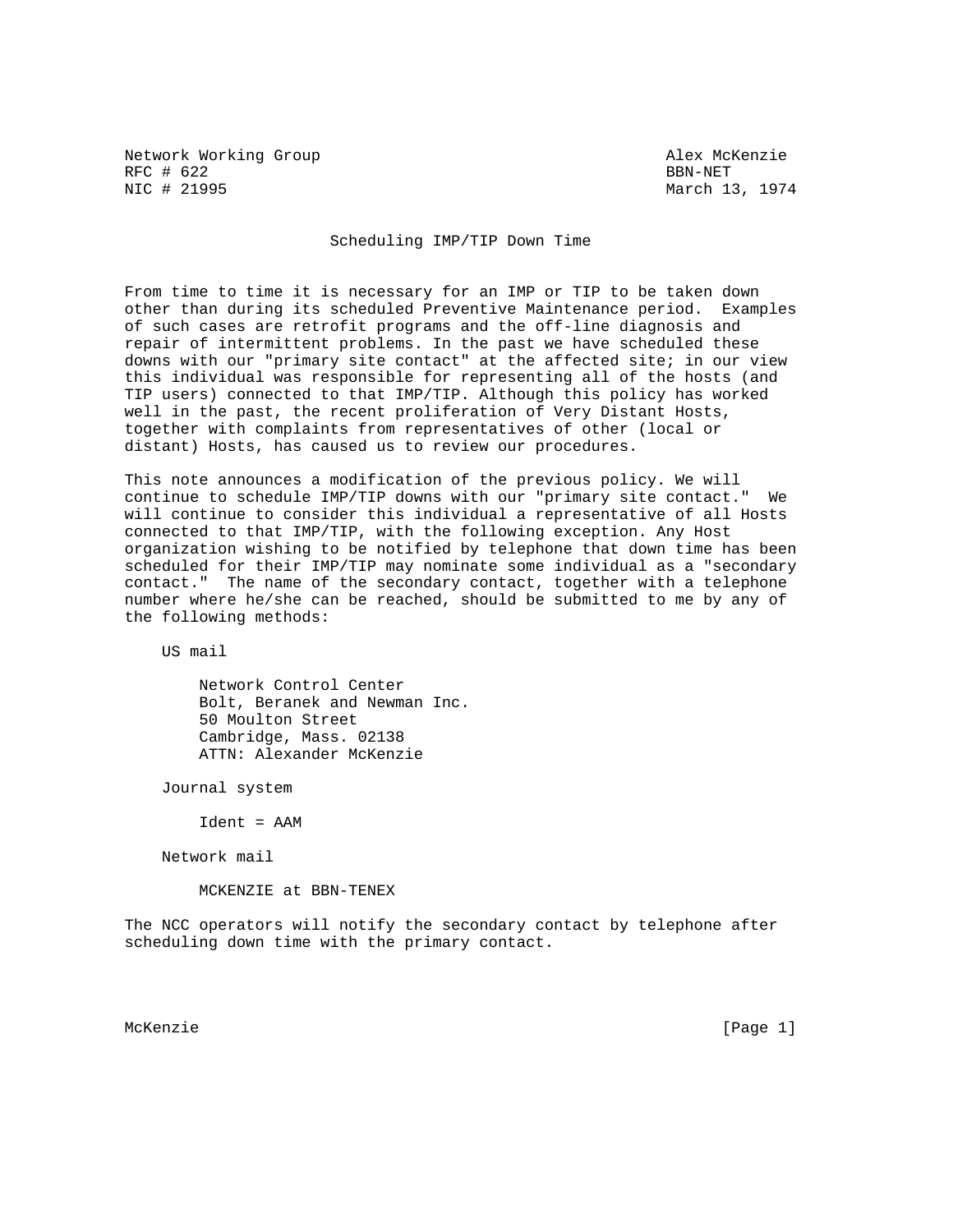Following is the current list of "primary site contacts" (and backup "primary" contacts): UCLA - Anita Coley (Dave Crocker, Lou Nelson) SRI - Jim White (Don Wallace) UCSB - Ron Stoughton (Bob Ploger) Utah - Dennis Ting BBN (IMP) - Steve Chipman MIT-MAC - Al Vezza (Abhay Bhushan) RAND - Roy Yashimura SDC - Ken Brandon (Doug Pintar) Harvard - Bob Nickerson Lincoln - John Laynor Stanford - Ted Panofsky (Lester Earnest) Illinois - Jack Bouknight (Gary Grossman) Case - Dave Reide (Alan Rosenfeld) Carnegie - Bill Broadley AMES IMP - John McConnell (Paul Zima, Dick Brown) AMES TIP - Bob Linebarger (Toby Gonzales, Glen Holtzer) MITRE - Jean Iseli (Susan Poh) RADC - Tom Lawrence (Grant Strength) NBS - Tom Pyke (Bob Rosenthal) ETAC - Capt. Petregal (John Smith) LLL - Robert Abbott (Bob Sherwood) ISI - Tom Boynton (Jerry Pipes) USC - James Pepin GWC - Capt. Goldsmith (Peggy Irving) DOCB - Dave Lillie (Sky Stevenson) SDAC - Buz Owen (Vernon Bruffey, Rick Perez, Bill Whyte) Belvoir - Ken Gibson (Larry Wright) ARPA - Steve Crocker (Pam Cutler) Aberdeen - Melvin Wrublewski CCA - Phil Peterson (Hal Murray) Xerox - Robert Taylor (Bob Metcalfe) FNWC - R. Mottencamper (Merrill Peterson) LBL - Bob Fink (Jose Alvarez) UCSD - Jim Madden (Grant Rostad) Hawaii - John Davidson RML - Mike Young NORSAR - Per Tveitane (Oddnund Hansen) London - Peter Kirstein (Hugh Gamble) Tymshare - Mike Marrah (Robert Martinez) MIT-IPG - Leo J. Ryan (Mike Padlipsky) Moffett - Ed Mortenson (Gene Lichner) Rutgers - Tom Webb (Jeff Broido) Wright-Patterson - Capt. Woodward (Fred Pitts)

McKenzie [Page 2]